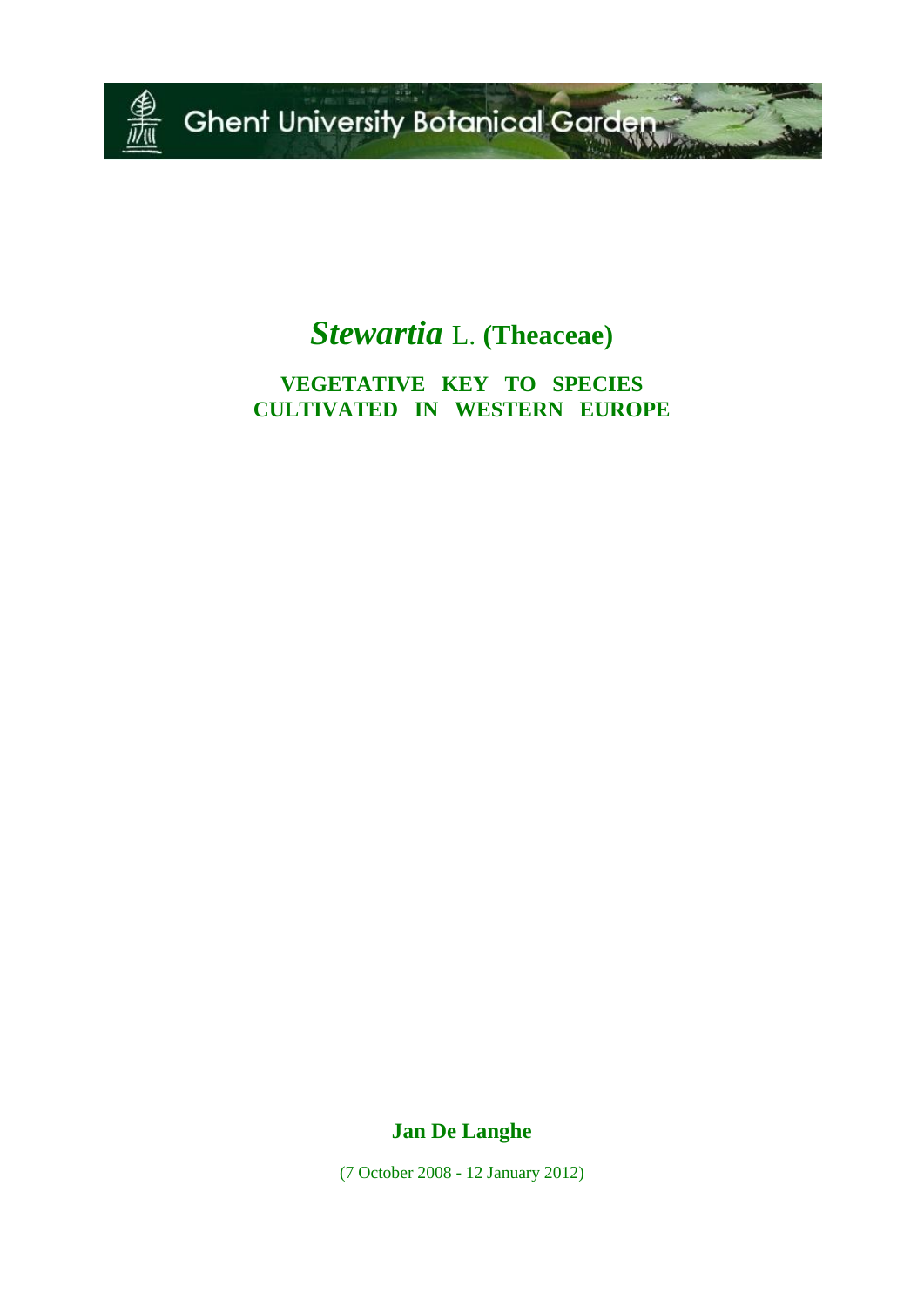## **Vegetative key.**

This key is based on characteristics visible during the longest period of the year.

#### **List of taxa and synonyms: see page 3.**

To improve accuracy:

- **Examine only mature leaves** unless otherwise mentioned.
- Depending the taxon, all other leaves can differ enormously in size and shape!!! Juvenile specimens can key out wrong, also exclude strong shoots.
- Beware of hybridisation, especially with plants raised from seed gathered in collections.

Features based on:

- JDL herbarium specimens
- living specimens, in various arboreta, botanic gardens and collections, especially these from wild origin
- literature:

**Bean, W.J.** - (1981) - *Stewartia* (as *'Stuartia'*) in Trees and Shrubs hardy in the British Isles I, p. 507-513. **de Spoelberch, P** - (2002) - Les stewartias à feuilles caduques rustiques en Europe de l'Ouest. *Belgische Dendrologie Belge* 2001, p. 8-22. **Hillier, J. & Coombes, A.** - (2002) - *Stewartia* in The Hillier Manual of Trees & Shrubs, p. 355-356. **Hsu E., Boland T. & Camelbeke K.** - (2008) - *Stewartia [in cultivation.](http://www.arboretumwespelaar.be/userfiles/file/pdf/080600_Stewartia%20Plantsman%20published.pdf)* The Plantsman **7,** p. 78-87. **Krüssmann, G.** - (1978) - *Stewartia* in Handbuch der Laubgehölze vol. 3, p. 384-386. **Kurata.** - (1964) - *Stewartia* in Illustrated Important Forest Trees Of Japan, vol. 1, p. 180-181. **Kurata.** - (1968) - *Stewartia* in Illustrated Important Forest Trees Of Japan, vol. 2, p. 128-129. **Kurata.** - (1971) - *Stewartia* in Illustrated Important Forest Trees Of Japan, vol. 3, p. 100-101. **Ohwi.** - (1965) - *Stewartia* Flora of Japan, p. 628-629. **Bartholomew, B., & Min, T.** - (2007) - *Stewartia* in Flora of China, vol. 12, p. 424-429. **Rehder, A.** - (1940) - *Stewartia* in Manual of cultivated trees and shrubs hardy in North America, p. 634-635. **Spongberg, S.A.** - (1974) - A review of deciduous-leaved species of *Stewartia* (Theaceae). *J. Arnold Arbor*. 55, p. 182-214.

I am particularly grateful to Koen Camelbeke, Paul Goetghebeur, and Isabel Larridon, for the constructive comments and help with collecting material.

Also thanks to the responsible persons of various arboreta, botanic gardens and collections where I could collect herbarium specimens during the years.

Copyright © 2008 - 2012 **Jan De Langhe** 

Non-commercial use with mentioning "Jan De Langhe - Ghent University Botanical Garden" please.

**[http://www.plantentuin.ugent.be](http://www.plantentuin.ugent.be/)**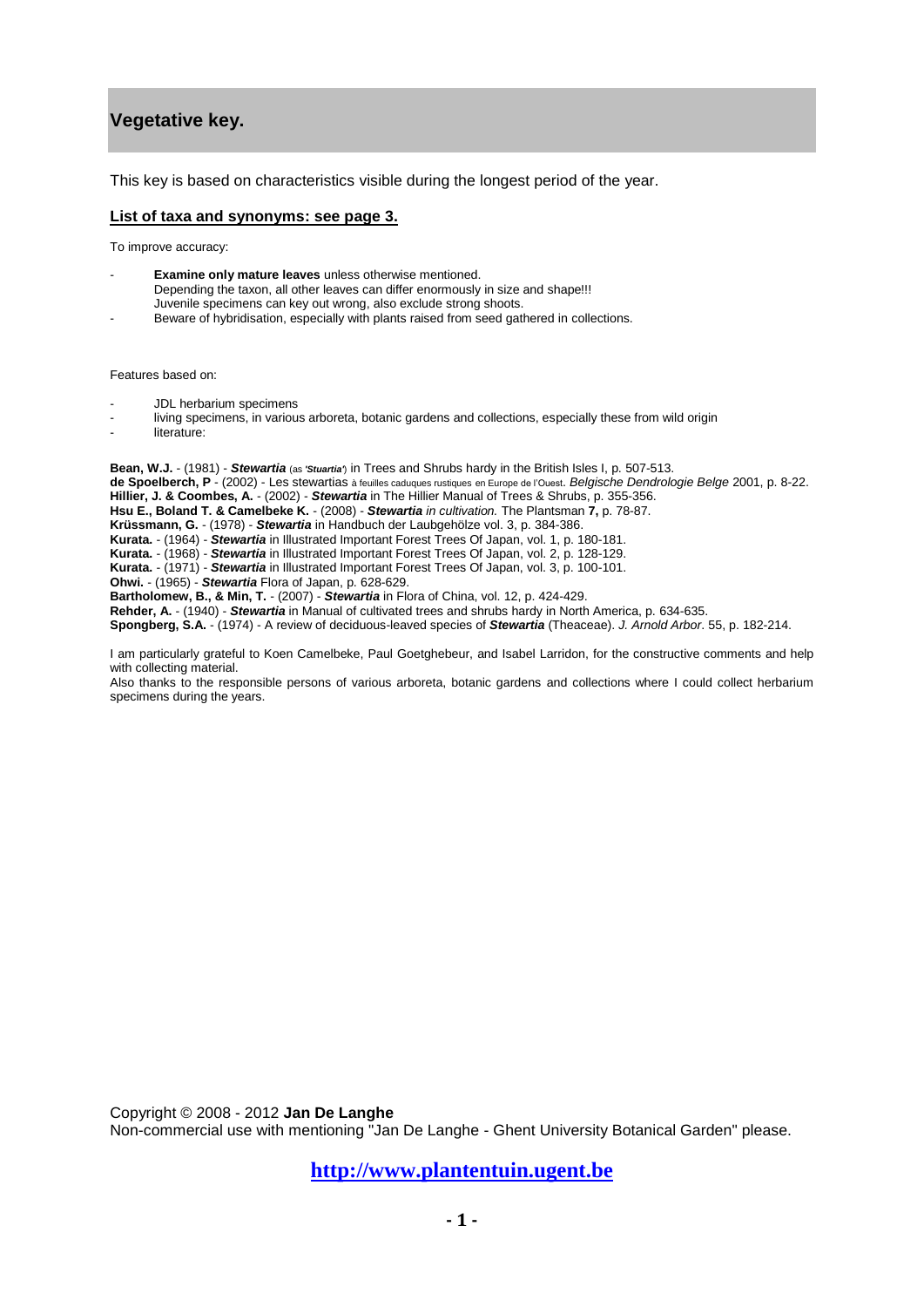| 01  |      |                                                                                                                                                                                         |
|-----|------|-----------------------------------------------------------------------------------------------------------------------------------------------------------------------------------------|
|     |      |                                                                                                                                                                                         |
|     |      | 02 a Bark often smooth and/or attractive flaking/peeling, later with alternating pale (crème<br>to beige) and dark (cinnamon- to reddish brown) patches not unlike a London Plane bark. |
|     |      | b Bark striate, fissured or ridged later, pale grey to sombre greyish brown.  05                                                                                                        |
|     |      |                                                                                                                                                                                         |
|     |      | S. pseudocamellia hybrid, lamina often larger, LS +/- shiny and venation obscure.  S. xhenryae                                                                                          |
|     | b    |                                                                                                                                                                                         |
|     |      |                                                                                                                                                                                         |
|     |      | S. monadelpha hybrid, lamina often smaller, LS +/- shiny and venation obscure.  S. xhenryae                                                                                             |
|     | b    |                                                                                                                                                                                         |
|     |      | Trunk fissured at base, with flaking and smooth parts higher up.  S. rostrata x S. sinensis                                                                                             |
| 05a |      | Lamina margin regularly and finely dentate (sometimes basal $1/3$ +/- entire) LS and                                                                                                    |
|     |      | b Lamina appearing entire but distantly and minutely dentate, LS and margin clearly                                                                                                     |
|     |      | 06 a Lamina LS tertiary veins prominent AND noticeable by touch.  S. serrata                                                                                                            |
|     | b    | Lamina LS tertiary veins visible but not noticeable by touch.  S. rostrata                                                                                                              |
|     |      | Trunk fissured at base, with flaking and smooth parts higher up.  S. rostrata x S. sinensis                                                                                             |
|     | 07 a |                                                                                                                                                                                         |
|     | b    |                                                                                                                                                                                         |